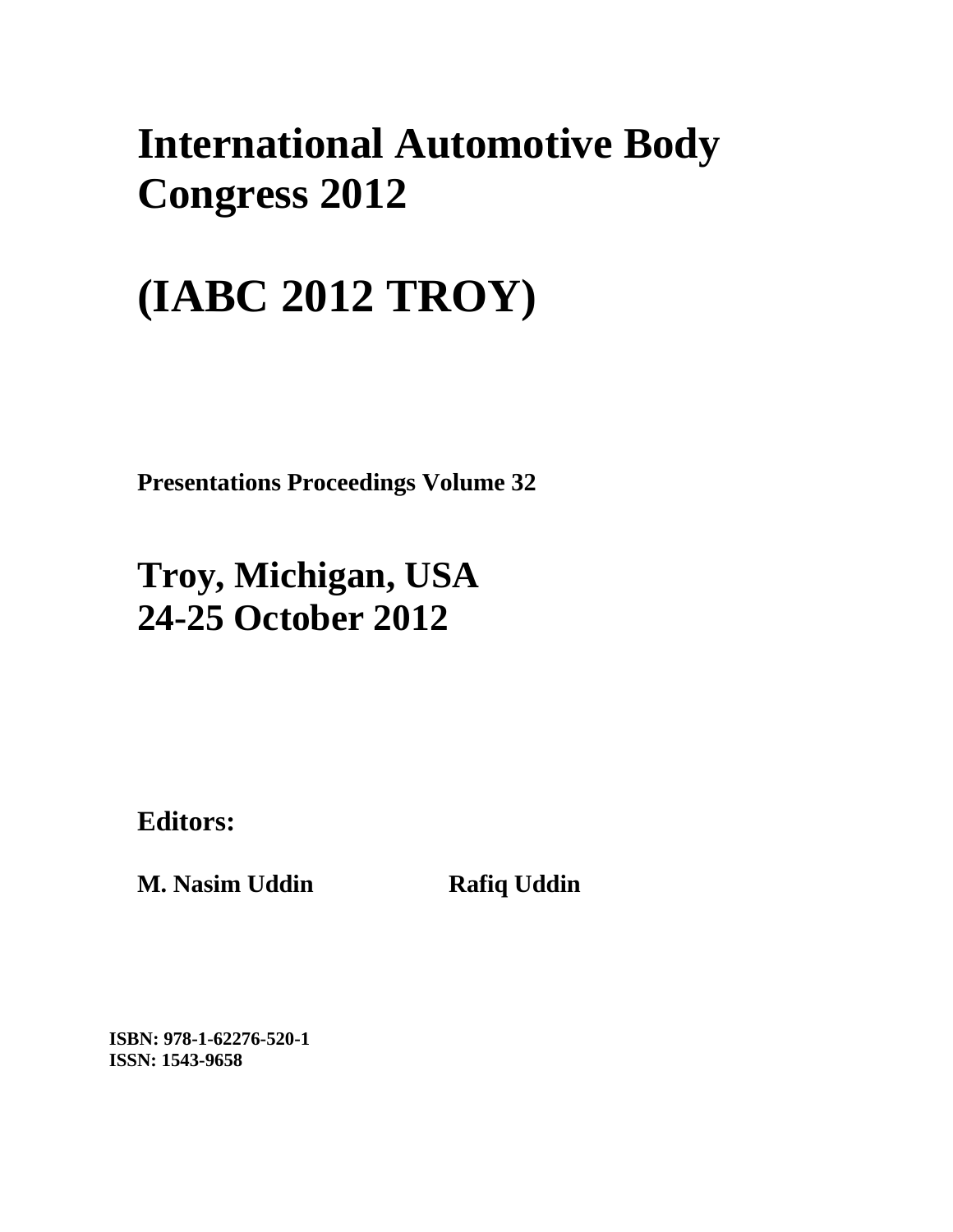**Printed from e-media with permission by:** 

Curran Associates, Inc. 57 Morehouse Lane Red Hook, NY 12571



**Some format issues inherent in the e-media version may also appear in this print version.** 

Copyright© (2012) by Global Automotive Management Council (GAMC) All rights reserved.

Printed by Curran Associates, Inc. (2013)

For permission requests, please contact Global Automotive Management Council (GAMC) at the address below.

Global Automotive Management Council (GAMC) 5305 Plymouth Road Ann Arbor, Michigan 48105

Phone: (734) 418-2365 Fax: (734) 418-2356

info@gamcinc.com

#### **Additional copies of this publication are available from:**

Curran Associates, Inc. 57 Morehouse Lane Red Hook, NY 12571 USA Phone: 845-758-0400 Fax: 845-758-2634 Email: curran@proceedings.com Web: www.proceedings.com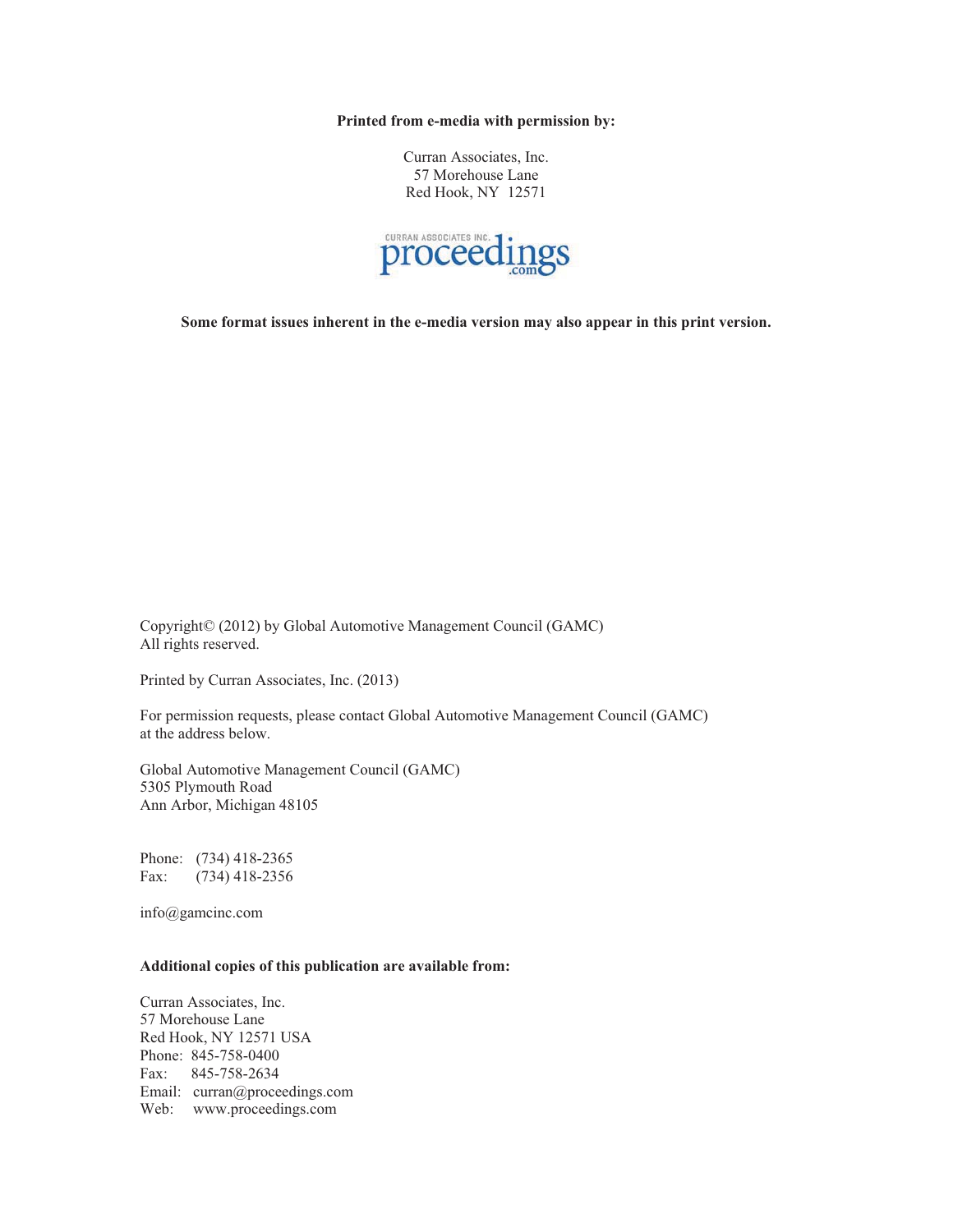### **TABLE OF CONTENTS**

#### **PLENARY & KEYNOTE: VEHICLE LIGHTWEIGHTING TO COMPLEMENT FUEL EFFICIENCY**

| Jay Wilton          |  |
|---------------------|--|
|                     |  |
| Mike Murphy         |  |
|                     |  |
| James Morgan        |  |
|                     |  |
| Michael Bull        |  |
|                     |  |
| Jeff Tomko          |  |
|                     |  |
| <b>Bob Muzichuk</b> |  |

#### **PRODUCTION INTRODUCTION: 2013 CADILLAC ATS, INFINITI JX35, AND HONDA ACCORD**

| Warren Parsons                       |  |
|--------------------------------------|--|
|                                      |  |
| Mike Regiec                          |  |
|                                      |  |
| Jeff Dovle, Jeremy Kelly, Tomoji Oga |  |
|                                      |  |
| Hirovuki Sakai                       |  |
|                                      |  |
| Rvo Ohnaka                           |  |

#### **BIW MATERIALS OPTIMIZATION**

| James Morgan                                                    |  |
|-----------------------------------------------------------------|--|
|                                                                 |  |
| Michael Regiec                                                  |  |
|                                                                 |  |
| Gagan Tandon                                                    |  |
|                                                                 |  |
| Dean Gericke                                                    |  |
|                                                                 |  |
| Stephan Ziermann, Nicolai Speker, Patrick Mucha, David Havrilla |  |
|                                                                 |  |
| Tony Parente                                                    |  |

#### **MANUFACTURING ASSEMBLY PROCESSES**

| Y. P. Yang, J. Gould, W. Peterson, F. Orth, P. Zelenak, W. Al-Fakir |  |
|---------------------------------------------------------------------|--|
|                                                                     |  |
| Jerry E. Gould                                                      |  |
|                                                                     |  |
| John Tyson, John Psilopoulos                                        |  |